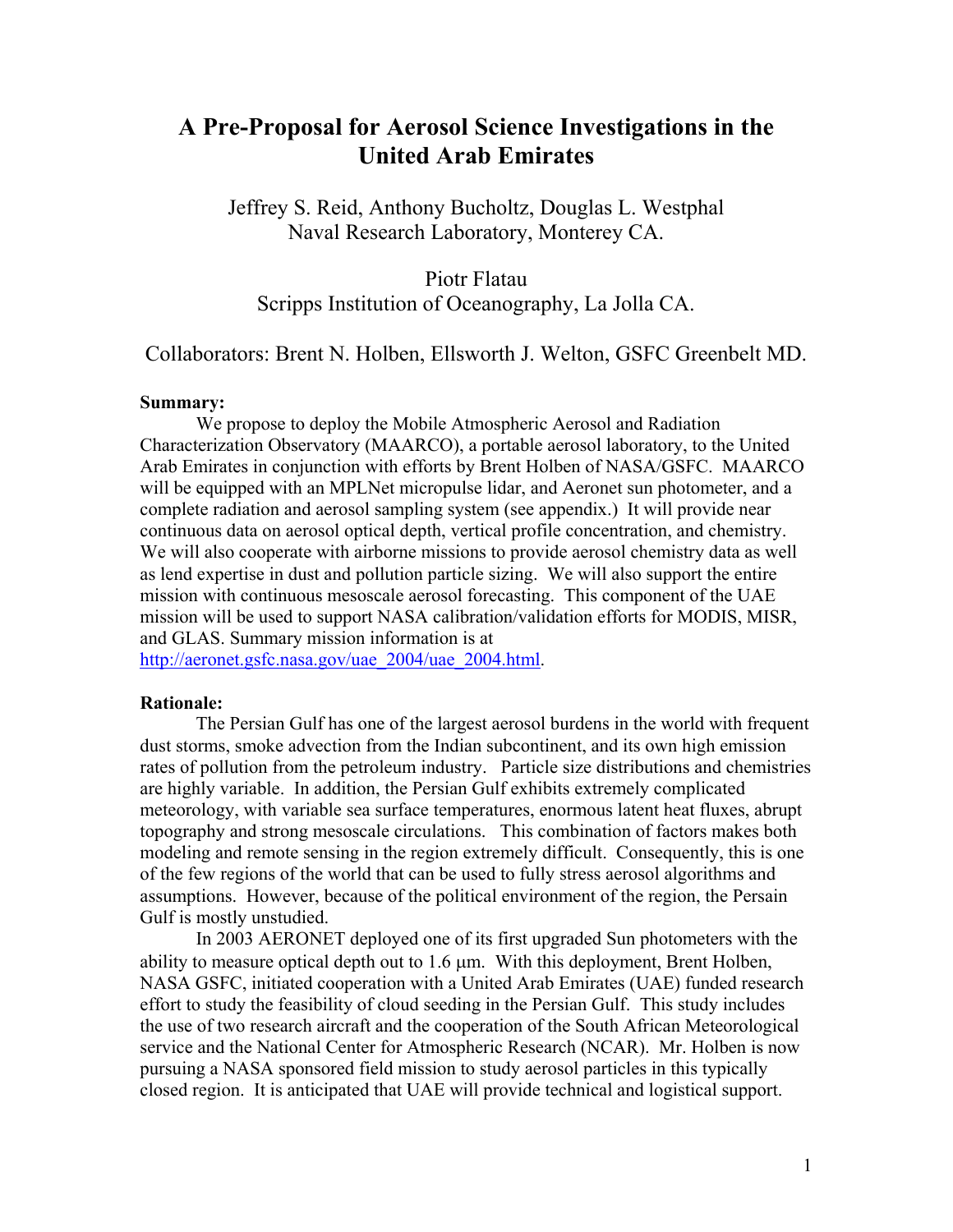This coupled with the ongoing cloud seeding study makes a joint aerosol study in the region both financially and scientifically attractive.

There are a number of significant scientific questions that need to be addressed for the Persian Gulf region. First, because the ratio of fine to coarse mode particles is highly variable there is a significant potential for artifact and errors in remote sensing retrievals from Sun/sky inversions, satellite optical depth algorithms (e.g., MODIS, MISR), and ground and space based lidar data (e.g., GLAS). Second, because there is a variable aerosol coarse mode, the formation of soluble secondary species on dust particles can be studied along with the impact of giant cloud condensation nuclei on cloud properties. Third, because cloudless skies are fairly common in the UAE, and aerosol loadings are variable, the region is ideal for ground-based studies of direct radiative forcing. In addition, the variable fine/coarse partition of aerosol particles makes infrared forcing studies feasible. Lastly, the sharp contrasts between land and water, as well as the high surface heating and evaporation over the Persian Gulf makes the region a good place to stress meteorology models.

#### **Proposed work:**

As part of this mission it is critical that accurate measurements of particle vertical distribution, size and chemistry be made. We propose to deploy the Naval Research Laboratory's Mobile Atmospheric Aerosol and Radiation Characterization Observatory (MAARCO), a portable aerosol laboratory, to the United Arab Emirates for at least 4 months in conjunction with efforts proposed by Brent Holben, NASA GSFC. This laboratory, manufactured from a standard 20' shipping container, houses a fairly complete set of meteorological, radiation and aerosol instrumentation. The container can be shipped to almost anywhere in the world or be operated onboard an oceanographic research vessel. Instrumentation includes an MPLNet micropulse lidar (MPL), an Aerosol Robotic Network (AERONET) Sun photometer, a complete set of solar and infrared radiometers, the ability to release GPS radiosondes, aerosol particle samplers for inorganic and organic analysis, and both fine and coarse mode particle sizers. Filter and impactor samples will be submitted to the Desert Research Institute (DRI) and UC Davis for analysis by ion chromatography, GCMS, XRF and single particle analysis/SEM. These instruments and measurements will give us the required radiative and microphysical information needed to succeed in studying the scientific questions discussed in the rationale listed above. We will also apply our expertise in aerosol microphysics and radiation to the airborne component.

We will also provide extensive meteorological support to the mission. This will be through daily runs of the Coupled Ocean Atmosphere Modeling and Prediction System  $(COAMPS<sup>TM</sup>)$  mesoscale model. This model will be operated at least at 9 km resolution with forecasts out to 3 days. Included in COAMPS is an imbedded aerosol model that has shown outstanding fidelity for dust and oil fires in the region.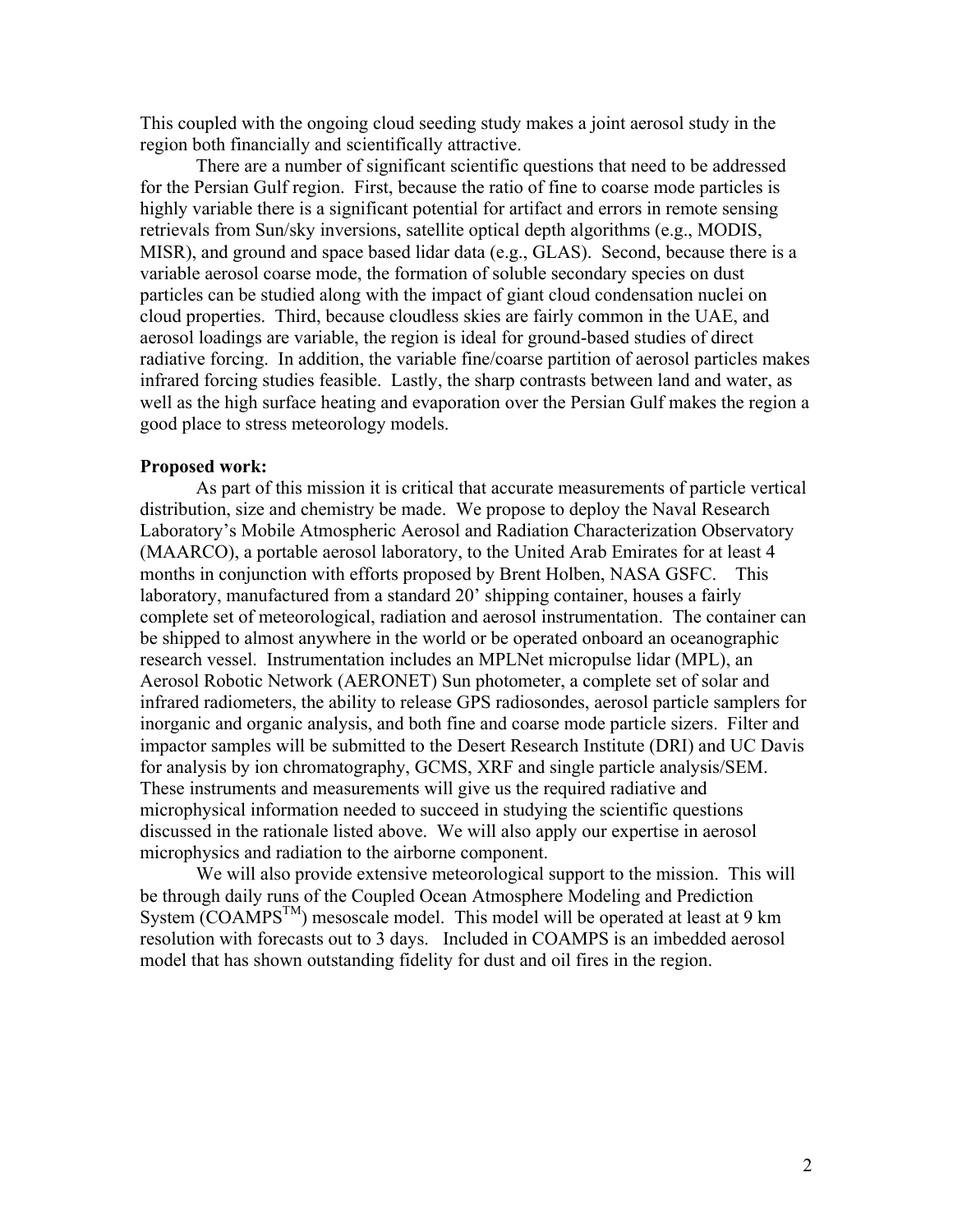**Contact Information:** Jeffrey S. Reid, 7 Grace Hopper St., Stop 2., Monterey, CA 93943. (831)-656-4725 **[reidj@nrlmry.navy.mil](mailto:reidj@nrlmry.navy.mil)**

## **Appendix MAARCO Instrumentation**:

MAARCO Mobile Atmospheric Aerosol and Radiation Characterization Observatory

The Mobile Atmospheric Aerosol and Radiation Characterization Observatory (MAARCO) is a standard 20'x8' climate controlled CONEX shipping container that has been modified to function as an easily-shipped laboratory for siting overseas, in remote areas, or on sea-going vessels. Its purpose it to perform basic research on atmospheric aerosols, gasses, and radiation (visible and IR light) in difficult to deploy regions. MAARCO will assist in validating aerosol and weather models as a ground station and often be used in conjunction with research aircraft. All MAARCO requires is input power (110, 220, or 240 3-phase), though it can utilize generators. MAARCO also has the capability to utilize telecommunications links for real time remote displays when available.

The MARCO container is 'mobile' in the sense that it can be easily moved it to new sites to perform research. One of the primary obstacles in performing research overseas is the difficulty in finding adequate facilities at good site locations. Most aerosol instruments prefer, if not require, climate controlled environments for stable, consistent operation. These conditions are not readily available in remote or foreign sites. Radiation instruments are for the most part less sensitive to changes in the environment, but are also much more valuable when run in conjunction with other instruments to fully characterize the local environment.

As an integrated laboratory, the MAARCO contains a suite of aerosol particle and gas instruments including the following:

|                | Instrument                  | Power Usage                                                        | Net Power | Shipping Weight  | Weight of<br>Instrument | Net weight       |
|----------------|-----------------------------|--------------------------------------------------------------------|-----------|------------------|-------------------------|------------------|
|                | Aeronet Sun Photometer:     | solar                                                              | $\theta$  | $30 \text{ kg}$  | $26 \text{ kg}$         | $30 \text{ kg}$  |
| 2              | Pyranometers, 2             | solar                                                              | 0         | $1 \text{ kg}$   | 930 g                   | $2$ kg           |
| 3              | Pyrgeometers, 2             | solar                                                              | 0         | $1.2 \text{ kg}$ | 1050g                   | $2.4 \text{ kg}$ |
| $\overline{4}$ | Pyrheliometer               | solar                                                              | $\theta$  | $1 \text{ kg}$   | 700g                    | $1 \text{ kg}$   |
|                | $CV2$ ventilation unit $-4$ | 12 V DC, 1.25 A                                                    | 40 W      | $1 \text{ kg}$   | $1 \text{ kg}$          | $4$ Kg           |
|                | total                       | 5 W continuous, 10 W<br>heating                                    |           |                  |                         |                  |
|                | Solar tracker               | 115 VAC<br>150 VA power                                            | 150 VA    | $45 \text{ kg}$  | $30 \text{ kg}$         | $45 \text{ kg}$  |
| 5              | Total Sky Imager            | <b>115 VAC</b><br>50-600 W depending on                            | 600 W     | $30 \text{ kg}$  | $20 \text{ kg}$         | $30 \text{ kg}$  |
| 6              | Nephelometer                | whether heater is on<br>24 +/- 4 VDC at 5A, 175 175 W<br>W maximum |           | $30 \text{ kg}$  | $23$ kg                 | $30 \text{ kg}$  |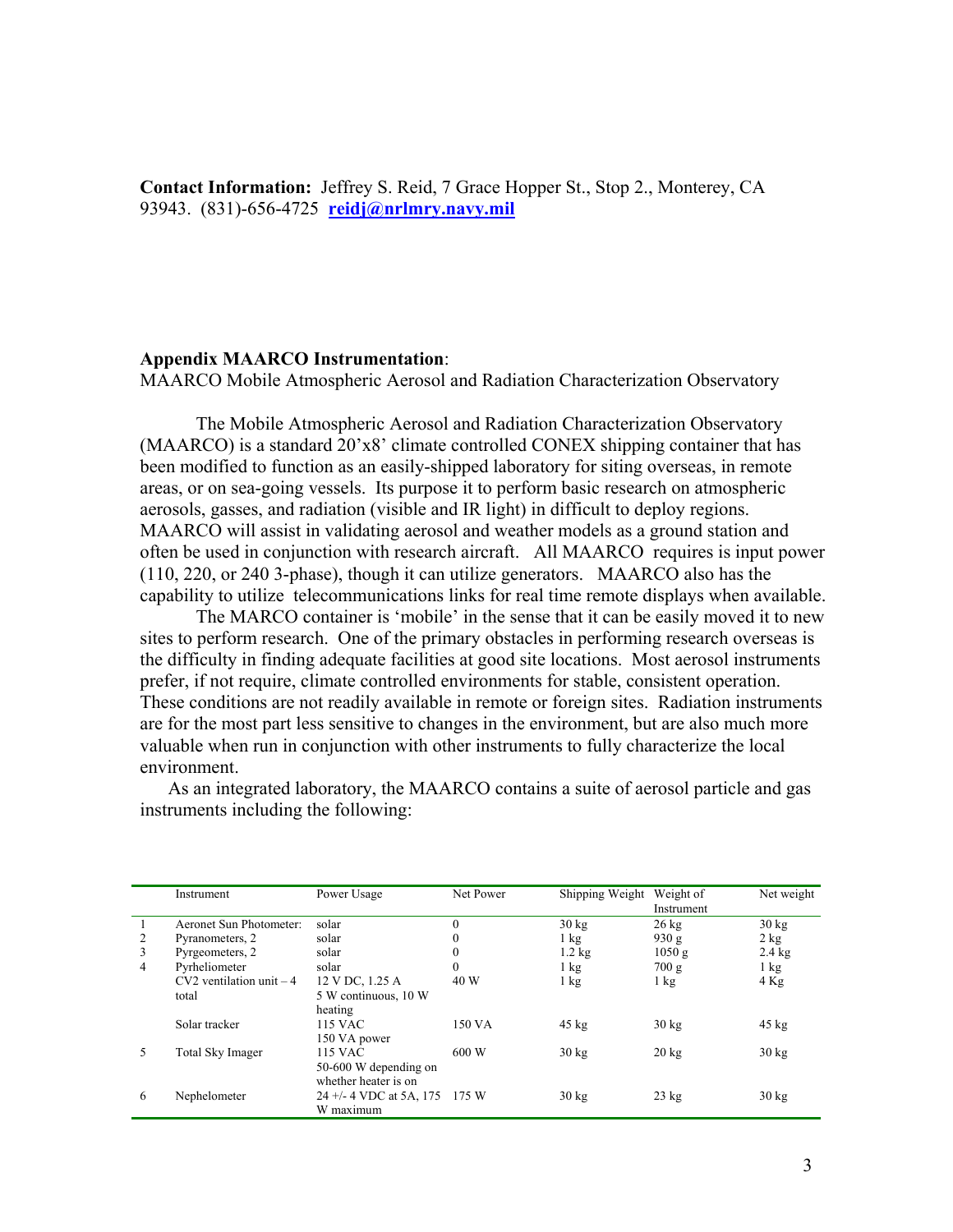| $\tau$ | Aerodynamic Particle Size 85 to 264 VAC, 100 W |                               | 100 W               | $27$ kg            | $17 \text{ kg}$ | 27 kg             |
|--------|------------------------------------------------|-------------------------------|---------------------|--------------------|-----------------|-------------------|
| 8      | TSP filter Pump                                | 115 V, 60 Hz, 15 Amp          | 1725 W              | $25 \text{ kg}$    | $22 \text{ kg}$ | $25 \text{ kg}$   |
| 9      | Tapered Element                                | 115 V, 60 Hz, 1 Amp           | 115 W               | $90 \text{ kg}$    | 75 kg           | $90 \text{ kg}$   |
|        | <b>Oscillating Mass Balance</b>                |                               |                     |                    |                 |                   |
|        | <b>TEOM Pump</b>                               | 115 V, 60 Hz, 5.3 Amp         | 1000 W              | $16 \text{ kg}$    | $15 \text{ kg}$ | $16 \text{ kg}$   |
| 11     | <b>Optical Particle Counters</b>               | 115 V, 60 Hz, 5.3 Amp         | 400 W               | $100 \text{ kg}$   | $90 \text{ kg}$ | 100 kg            |
| 12     | SO2 Monitor                                    | 105-125 VAC, 60 Hz, 100 100 W |                     | $24 \text{ kg}$    | $20 \text{ kg}$ | $24 \text{ kg}$   |
|        |                                                | <b>Watts</b>                  |                     |                    |                 |                   |
| 13     | Ozone monitor                                  | 90-110VAC, 60Hz, 150          | 150 W               | $20 \text{ kg}$    | $16 \text{ kg}$ | $20 \text{ kg}$   |
|        |                                                | Watts                         |                     |                    |                 |                   |
| 14     | MOUDI sampler                                  | 115 VAC, 60 Hz, 0.3 A         | 35 W                | $15 \text{ kg}$    | $13$ Kg         | $15 \text{ kg}$   |
| 15     | <b>MPL LIDAR</b>                               | 115 VAC, 60 Hz, $\sim$ 5A     | 575 W               | $120 \text{ kg}$   | $40 \text{ kg}$ | 120 kg            |
| 16     | <b>Weather Station</b>                         | solar                         |                     | $60 \text{ kg}$    | $50 \text{ kg}$ | $100 \text{ kg}$  |
| 15     | Mini-Rawinsonde System                         |                               | 100 W               | $50 \text{ kg}$    | $45 \text{ kg}$ | $50 \text{ kg}$   |
|        | (MRS) AN/UMQ-12                                |                               |                     |                    |                 |                   |
|        | Radiosondes, 50                                | battery                       |                     | $0.75$ kg ea       |                 | $38$ kg           |
| 17     | Laptop computers, 5                            | 5@80W                         | 400 W               | 3 kg ea            | $2.5$ kg ea     | $15 \text{ kg}$   |
|        | Rack computers, 2                              | 2@200 W                       | 400 W               | 10kg ea            | 9kg ea          | $20 \text{ kg}$   |
|        | Racks, 3                                       |                               |                     | $30 \text{ kg}$    | $30 \text{ kg}$ | $90 \text{ kg}$   |
| 18     | Scaffolding                                    |                               |                     | $50 \text{ kg}$    | $50 \text{ kg}$ | $50 \text{ kg}$   |
|        | Ladders, 2                                     |                               |                     | $15 \text{ kg}$    | $15 \text{ kg}$ | $15 \text{ kg}$   |
|        | Batteries/UPS, 5                               |                               |                     | $20 \text{ kg}$ ea | $18$ kg ea      | $100 \text{ kg}$  |
|        | NET Equipment                                  |                               | $7 \text{ kW}$      |                    |                 | $1060 \text{ kg}$ |
|        | <b>MAARCO</b> container                        | 220V 3-phase, or $110$ V,     | AC/heater and light |                    | $2040$ kg       | $2040 \text{ kg}$ |
|        |                                                | 60 Hz. Up to 200 Amps         | only:               |                    |                 |                   |
|        |                                                |                               | $4 \text{ kW}$      |                    |                 |                   |
|        | <b>NET TOTAL</b>                               |                               | 10 kW normal        |                    |                 | 3100 kg           |
|        |                                                |                               | operation.          |                    |                 |                   |

**1. The AERONET** (AErosol RObotic NETwork) program is an inclusive global federation of ground-based remote sensing aerosol networks. The goal is to assess aerosol optical properties and validate satellite retrievals of aerosol optical properties. Data from this collaboration provides globally distributed observations of spectral aerosol optical depths, inversion products, and precipitable water in geographically diverse aerosol regimes. Direct sun measurements are made in eight spectral bands to derive aerosol optical thickness (AOT). In addition, this instrument measures the sky radiance in four spectral bands to acquire aureole and sky radiances observations through a large range of scattering angles from the sun to retrieve size distribution, phase function and aerosol optical thickness.

**2. MPL LIDAR**: The MPL LIght Detection And Ranging is a single channel (523nm), autonomous, eye-safe system used to determine the vertical structure of clouds and aerosols. The MPL data is analyzed to produce optical properties such as extinction and optical depth profiles of the clouds and aerosols. It is valuable also for locating atmospheric layers of interest for aircraft sampling, and to assist in interpreting the sun photometer, pyrgeometers, pyranometers, and perheliometer radiation (visible and IR light) instrument data. The primary goal of MPLNET is to provide long-term data sets of cloud and aerosol vertical distributions at key sites around the world. The long-term data sets will be used to validate and help improve global and regional climate models, and also serve as ground-truth sites for NASA/EOS satellite programs.

**3. Pyranometers**. Kipp & Zonen CM 21 Pyranometers measure incoming global solar radiation (0.3 to 2.8 µm spectral range). We use two pyranometers on MAARCO: one in direct sunlight to give total solar irradiance, and one on the solar tracker shaded by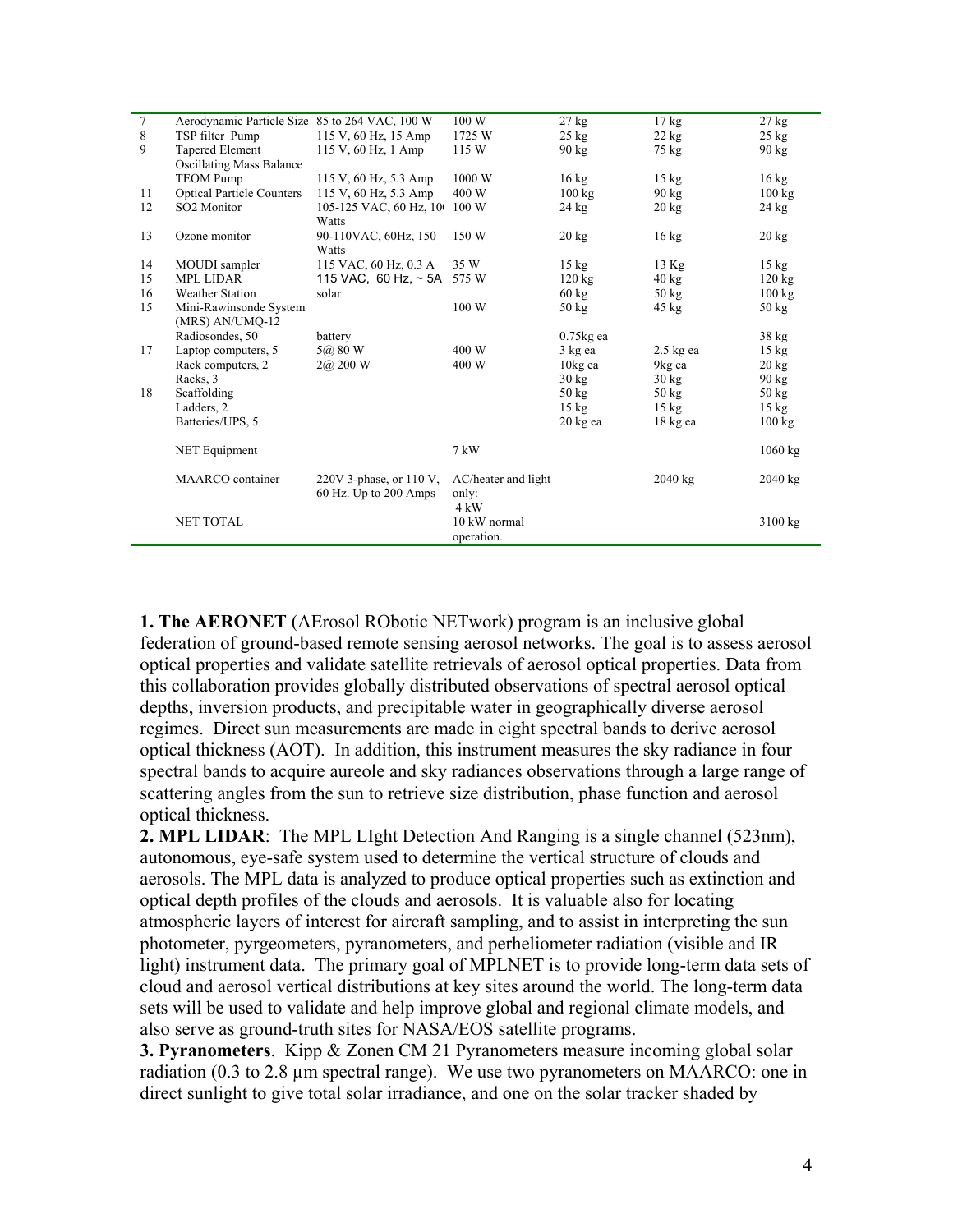tracker balls (that block the sun and shade the pyranometers) to measure diffuse sky irradiance.

**4. Pyrgeometers:** Kipp & Zonen CG 4 Pyrgeometers provide high accuracy infrared radiation  $(IR)$  measurements, from 4.5 to 42  $\mu$ m. We use two pyrgeometers on MAARCO: one in direct sunlight to give total IR irradiance, and one on the solar tracker shaded by tracker balls (that block the sun and shade the pyranometers) to measure diffuse sky IR irradiance.

**5. Pyrheliometer:** Our Kipp & Zonen pyrheliometer is mounted on our solar tracker – allowing it to constantly point at the sun during daylight hours. It is designed for unattended normal incident direct solar radiation measurements, from  $0.2$  to  $4.0 \mu m$ .

**6. Total Sky Imager:** Our total sky imager is an automatic camera system that collects real-time images of the entire visible sky at set intervals (up to 1 per minute), processes the data to determine percentage cloud cover, and saves the images for later reference. These data and images are valuable for determining the relative impact of clouds on the measurements taken by other instruments in the MAARCO observatory.

**6. Nephelometer:** The nephelometer measures aerosol light scattering properties of the air pulled into the nephelometer chamber by subtracting light scattered by atmospheric gasses, the walls of the instrument and the background noise in the detector from the light scattering measurement. Besides characterizing the light scattering properties of particles in the air, it provides data on aerosol particle sizes and concentrations in the sampled air.

**7. Aerodynamic Particle Sizer.** We use an APS 3321 to determine aerodynamic diameter and light-scattering intensity. The APS provides high-resolution, real-time aerodynamic measurements in the range from 0.5 to 20 micrometers. It also measures light-scattering intensity in the equivalent optical size range of 0.37 to 20 micrometers. Because it provides paired data (aerodynamic diameter and light-scattering intensity) for each particle, the APS provides clues to the makeup of the aerosol particles.

**8**. **Optical particle counters:** These are probes typically mounted on aircraft but have been modified for ground operation.

**9. TSP filter**: Total suspended particulates are collected in our air filter system for later mass, elemental composition, and particle morphology analysis.

**10. Tapered Element Oscillating Mass Balance:** TEOM is an extremely sensitive aerosol mass instrument; it continuously (real-time) measures the mass or 'weight' of the particles that are collected from air as it passes through a filter. This real-time mass measurement is valuable for correlation with the other particle and gas measuring instruments, and to understand current atmospheric conditions, allowing users to identify episodes and determine trends in real time.. Also, the filter can be later analyzed for elemental composition and particle morphology.

**11. SO2 Monitor:** The SO2 monitor provides a continuous, and a time averaged measurement of sulfur dioxide in the atmosphere. As SO2 is a reactive compound that can modify aerosol particles, and is correlated to visibility degradation and industrial processes, we measure this compound for chemistry, and to gain clues to the origin of the air mass we are sampling.

**12. Ozone monitor:** The ozone monitor provides a continuous, and a time averaged measurement of ozone in the atmosphere. Ozone is also a reactive compound that can modify aerosol particles, and is correlated with industrial processes and smog. We track